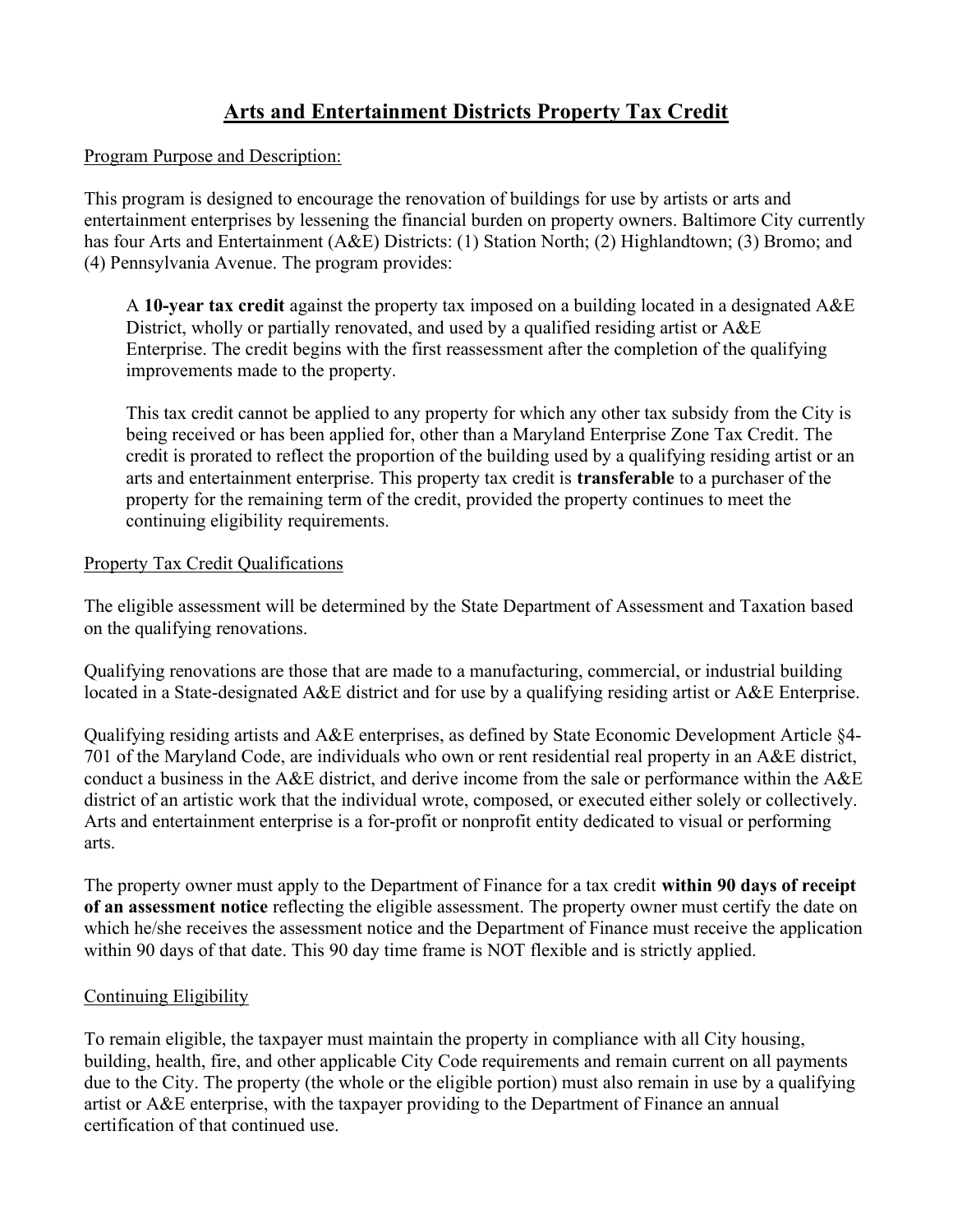#### Credit Calculation

The credit period begins after the first reassessment of the property by the State after the completion of qualifying renovations.

Except for properties eligible for a Maryland Enterprise Zone Tax Credit\*, the amount of the credit granted under this section is the amount of property tax imposed on the eligible assessment of the property, multiplied by:

- a. 80% for the first 5 taxable years;
- b. 70% for the  $6<sup>th</sup>$  taxable year;
- c.  $60\%$  for the  $7<sup>th</sup>$  taxable year;
- d. 50% for the  $8<sup>th</sup>$  taxable year;
- e.  $40\%$  for the 9<sup>th</sup> taxable year;
- f. 30% for the  $10^{th}$  taxable year; and
- g. 0% for each subsequent taxable year.

For properties eligible for a Maryland Enterprise Zone Tax Credit, the amount of the credit granted under this section is the amount of property tax imposed on the eligible assessment of the property, multiplied by:

- a. 20% for the first 5 taxable years;
- b. 30% for the  $6<sup>th</sup>$  taxable year;
- c. 40% for the  $7<sup>th</sup>$  taxable year;
- d. 50% for the  $8<sup>th</sup>$  taxable year;
- e. 60% for the 9<sup>th</sup> taxable year;
- f. 70% for the 10 taxable year; and
- g. 0% for each subsequent taxable year.

\*For more information and to apply for the Enterprise Zone tax credit, please visit https://propertytaxcredits.baltimorecity.gov/.

Contact Department of Finance – Fiscal Integrity Office tax.credits@baltimorecity.gov (410) 396-8961

Legal Reference Baltimore City Code, Article 28-Taxes, Section 10-14 Economic Development Article, Art. 4, Subtitle 7 of the Maryland Annotated Code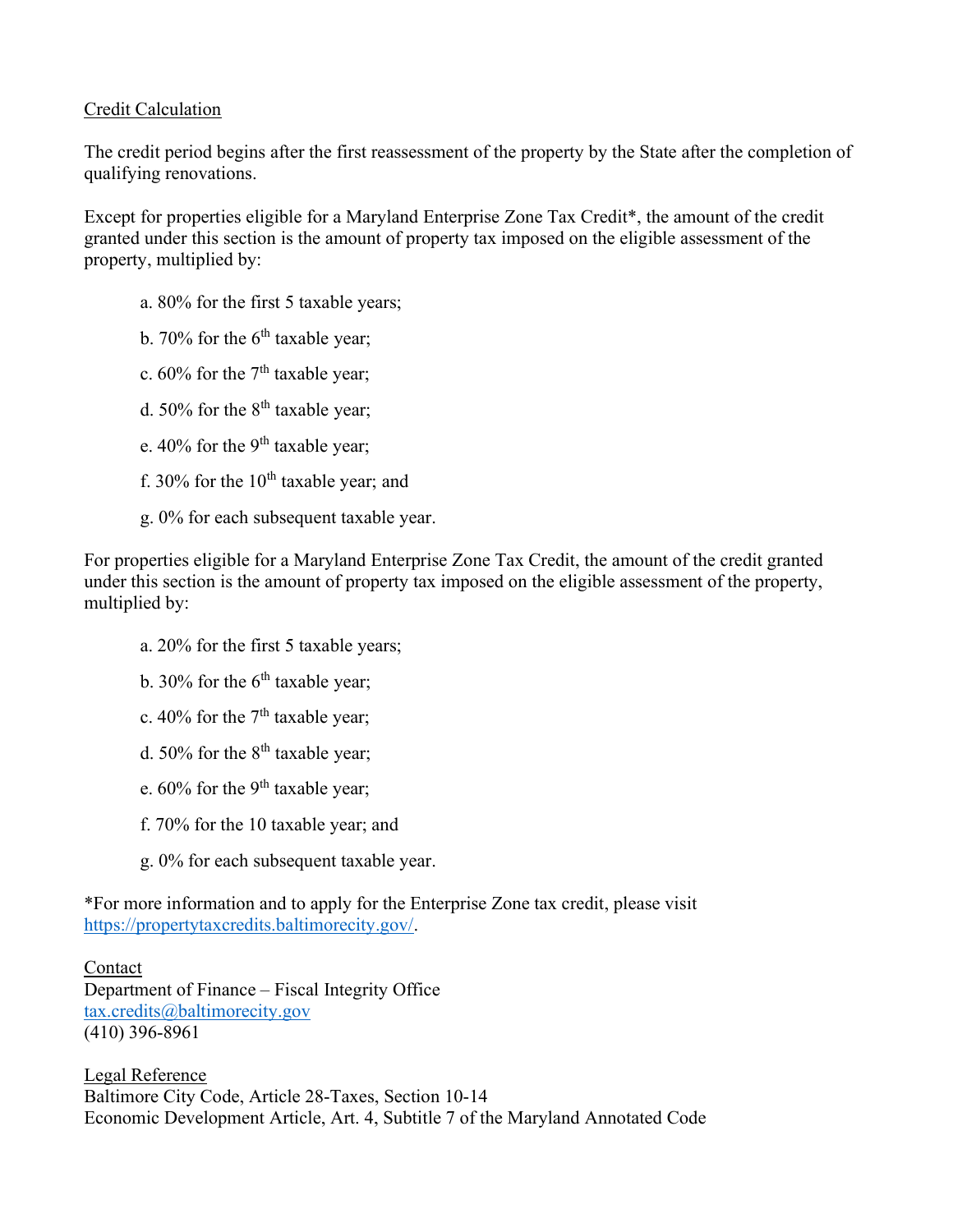### Application Process

Step 1. Owner should complete the application and attach evidence of appropriate building permits (go to http://www.baltimorehousing.org/permits to download a building permit application or http://cels.baltimorehousing.org/Search\_TM\_MAP.aspx to print out a list of all building permits issued for your particular property which can be used to fulfill the requirements for this tax credit).

Step 2. Owner must secure an Assessment Notice substantiating the increased value of the real property due to the improvements made to the property. This information can be obtained from the State Department of Assessments and Taxation (SDAT), and a copy of the Assessment Notice must be submitted with the application. Contact Information State Department of Assessments & Taxation (SDAT) 6 Saint Paul Street, 11th Fl. Baltimore, MD 21202 sdat.baltcity@maryland.gov

Phone: 410-767-8250 Fax: 410-333-4626

Step 3. Owner should e-mail completed one-time application with all supporting documentation (application, building permits and Assessment Notice) to tax.credits@baltimorecity.gov.

**Step 4.** The Fiscal Integrity Office will review the application and if approved, will calculate the appropriate credit. If disapproved, the Fiscal Integrity Office will contact the property owner.

Step 5. Eligibility for the credit in any year is conditioned on the following: compliance with all City Housing, Building, Health, Fire and any other applicable Code requirements; remain current on all payments due to the City; and continue to use the property or eligible portion of the property by a qualifying residing artist and/or an A&E enterprise.

The law requires that the property owner submit an annual certification to the Fiscal Integrity Office to show that the use of the property continues to be in compliance with the terms of the property tax credit. The Fiscal Integrity Office requires the following:

1. An itemized list of all qualified residing artists and/or A&E enterprises that occupy the space subject to the property tax credit;

2. A copy of the lease and cancelled monthly rent checks for the qualified residing artists and/or A&E enterprises that occupy the space subject to the tax credit; and;

3. The state sales tax account number for the qualified residing artists and/or A&E enterprises that occupy the space.

\*The property owner must submit this recertification information by May 1 of each year in order to continue to receive the property tax credit for the next tax year.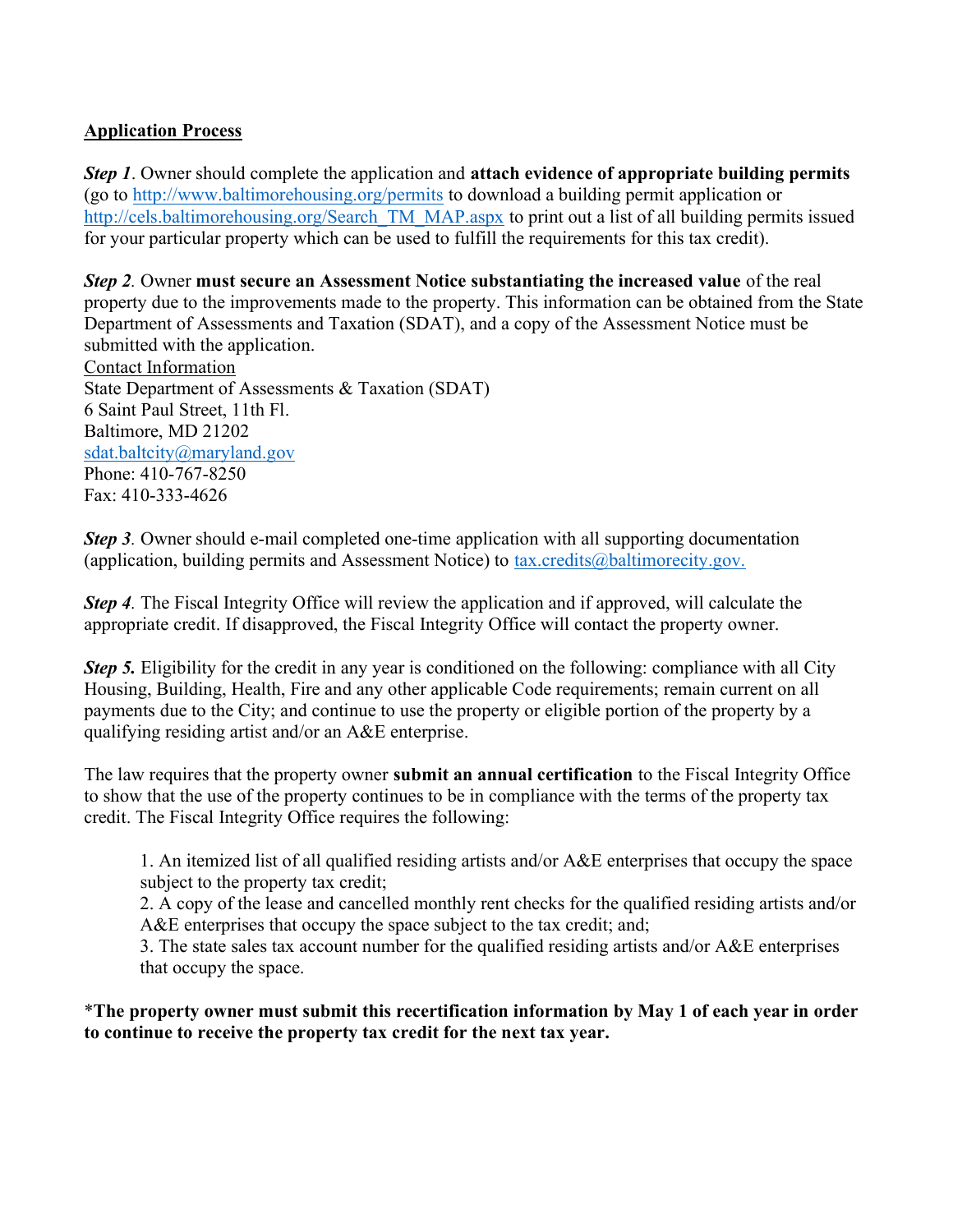#### City of Baltimore Department of Finance – Fiscal Integrity Office tax.credits@baltimorecity.gov

## APPLICATION FOR ARTS AND ENTERTAINMENT DISTRICT PROPERTY TAX CREDIT

1.  $\frac{1}{\sqrt{1-\frac{1}{2}}}\frac{1}{\sqrt{1-\frac{1}{2}}}\frac{1}{\sqrt{1-\frac{1}{2}}}\frac{1}{\sqrt{1-\frac{1}{2}}}\frac{1}{\sqrt{1-\frac{1}{2}}}\frac{1}{\sqrt{1-\frac{1}{2}}}\frac{1}{\sqrt{1-\frac{1}{2}}}\frac{1}{\sqrt{1-\frac{1}{2}}}\frac{1}{\sqrt{1-\frac{1}{2}}}\frac{1}{\sqrt{1-\frac{1}{2}}}\frac{1}{\sqrt{1-\frac{1}{2}}}\frac{1}{\sqrt{1-\frac{1}{2}}}\frac{1}{\sqrt{1-\frac{1}{2}}}\frac{1}{\sqrt{1$ 

Property Address

2.  $\Box$ Property Reference Number (Ward/Section/Block/Lot)

 $3.$ 

Company Name

 $4.$ 

Company Address

 $5.$ Name of Qualifying Residing Artist and/or A&E Enterprise

 $6.$ Address of Qualifying Residing Artist and/or A&E Enterprise

 $7.$ 

Total Square Footage of Property

 $8.$ 

Square Footage Dedicated to A&E

 $9.$ 

Type of Use (commercial, manufacturing, residential, other)

10. Have you received a notice of reassessment? If yes, go to 10A. If no, this credit does not apply until reassessed.

10A. Assessed value of Improvement:

10B. Attach a copy of the State Department of Assessments and Taxation Assessment Notice.

11. All required Baltimore City building permits must be obtained for the improvement in order to qualify for the credit. Accordingly, please attach evidence of the required permits.

I declare under the penalties of perjury, that this application (including any accompanying forms and statements) has been examined by me and the information contained herein, to the best of my knowledge and belief, is true, correct and complete, and that I have a legal interest in this property for the prescribed period.

 $\mathcal{L}_\text{max}$  , and the contribution of the contribution of the contribution of the contribution of the contribution of the contribution of the contribution of the contribution of the contribution of the contribution of t